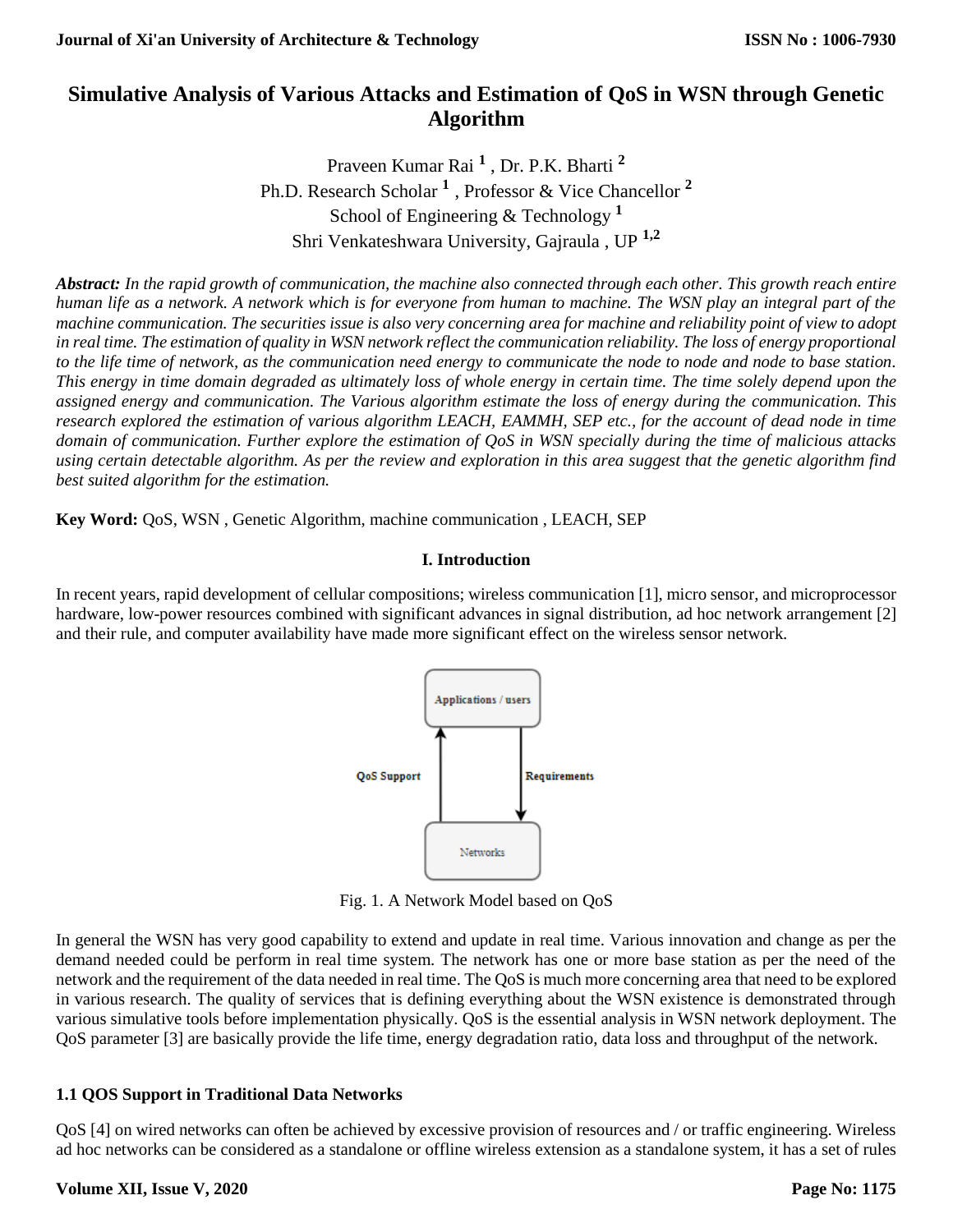to use, while as a standard wireless broadband extension. The QoS cycle process requires a means that is inadequate but not limited to resources, which enhances the possibility that resources can be verified when QoS signing requires storage. Without a QoS route, QoS signing may still work but the resource booking process may fail.

### **1.2 QOS Assessment WSN**

Most occasion driven projects on WSNs are intelligent, deferring bigotry (continuous), strategic, and unending programming. It implies that occasion sensors are required to be basic to the accomplishment of the application. The reaction activities to the recognized occasion may should be scattered to sensors or activators as fast and dependably as could reasonably be expected. These sensors and activators may not be a similar arrangement of sensors that they have found out about the occasion. This information conveyance model incorporates numerous standard WSN applications that require occasion recognition and sign/following estimation, e.g., feeling and reacting to a crisis because of the synthetic arrival of the structure [5].

### **1.3 Parameter of QoS in WSN**

Since wireless networks need to cooperate with underlying scenario, their standards can be relied upon to be integrated platform from other standard information systems. Along these lines, while WSNs advantage from most of QoS challenges from standard remote systems, their particular highlights present one of a kind difficulties [6].

- a) Major resource constraints
- b) Limited traffic
- c) Data classification
- d) Network Power
- e) Power Balance
- f) Scale
- g) Multiple sinks
- h) Multiple traffic types
- i) Packet Sensitivity

# **1.4 Attacks on WSN**

A. Internal Attack: This is mainly due to sensitive areas. These potentially compromised environments seek to disrupt or balance the network [7].



**Fig. 2:** Attack classifications in WSN

B. External Attack: In this attack, the attack area does not always play the authorized role of the SN. Depending on the behavior of the attackers, it can be divided into [7]:

• Passive Attack - creates the appearance of hacking or packing of packets planted within WSN. Includes only unauthorized listening to route packages.

Generally, encryption is the standard protection solution from this attack.

• Active attack - includes a few changes to the data stream or inappropriate streaming. Also, it results in disrupting network performance by informing DOS attacks, jamming attacks and hacking capabilities.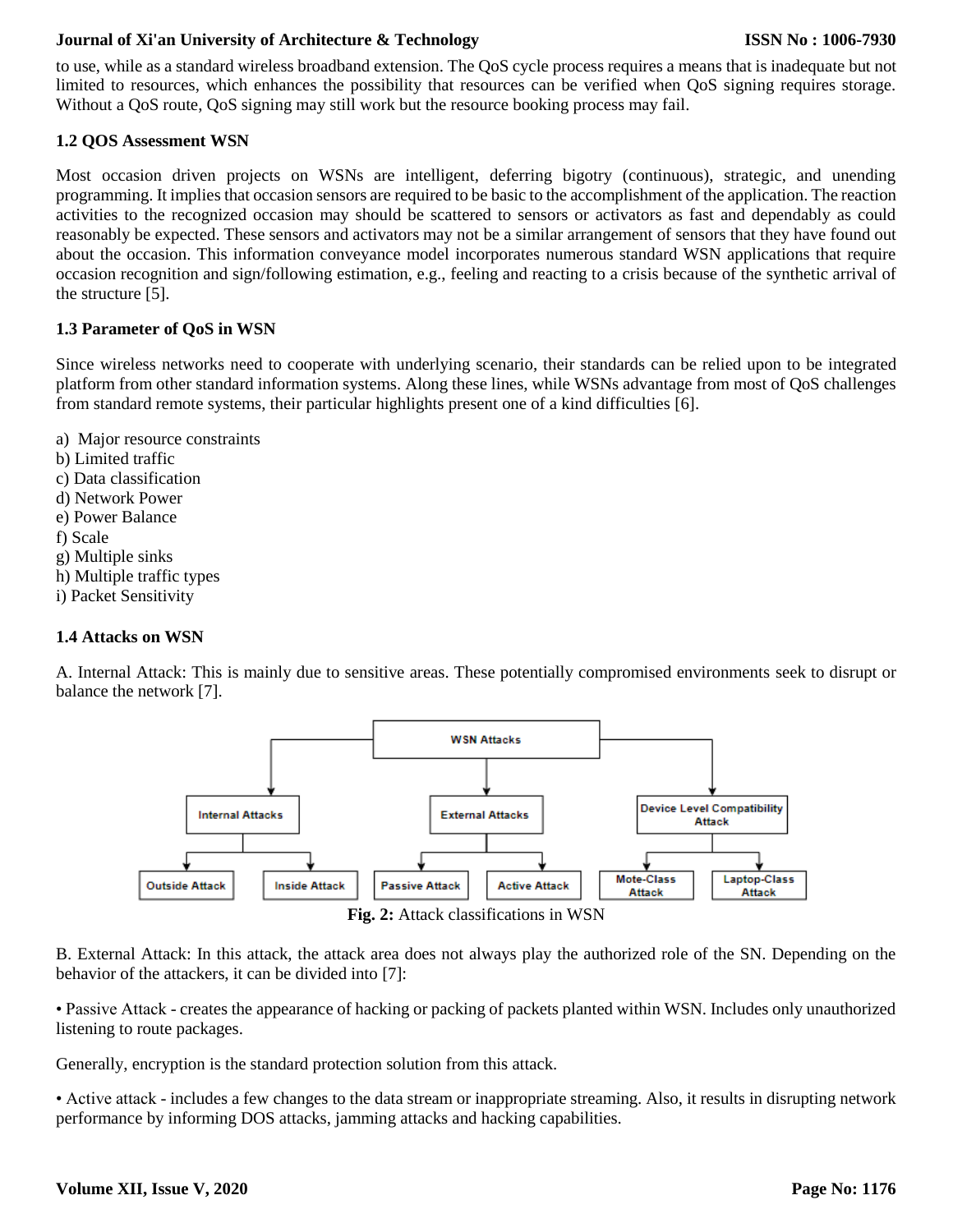C. Device Attack: This type of attack is categorized depending on the device used to attack. An attacker can attack WSN either using a sensor device (Sensor Level) or a powerful laptop (Laptop Level). The enemy can seriously damage the system if you use the Laptop Class against high power, storage and battery life. In addition to the above classification, an attacker can use one or more of the following attack techniques.

# **II. Research Background**

**Ragavan and Ramasamy (2019),** this paper concentrated on building up Adhoc topologies dependent on hereditary calculation. Unthinkable hunt is utilized over the set up unique topology in choosing the ideal course. Change administrator with elitism is utilized that ensures the ideal arrangement in directing. This paper proposed a structure steering convention with fundamental objectives, for example,

(i) A metaheuristic search utilizing hereditary calculation with change administrator to build up unique topology

(ii) Forbidden inquiry dependent on sending solid course parcels (FRRPs) for ideal course determination,

(iii) To improve the nature of administration parameters like dependability and vitality limitations by finding various advanced way. The reproduction results shows this proposed convention can accomplish better nature of administration because of ideal way choice procedure. The accomplished information conveyance proportion is constantly over the necessary one and it outflanks the customary conventions with dependable information transmission.

**Rezaeipanah et al. (2019),** in this paper, during the route of the route a networked approach was developed to reconstruct sensory integration, if needed. The proposed clustering was performed based on three objectives including reducing the distance between sites within the cluster, reducing the distance between cluster head (CH) candidate segments and sink node, and the appropriate online distribution of the locations within each cluster. Advanced analytical algorithms are used to make combinations. In addition, a genetic algorithm (GA) is used as a route algorithm.

**Hamidouche et al. (2018),** in this paper, they proposed hereditary calculation based methodologies for bunching and steering in WSNs. The goal of this instrument is to draw out lifetime of a sensor and increment the nature of administration. They perform broad reproductions of the proposed calculations and contrast the reenactment results and that of the current calculations. The outcomes exhibit that the proposed calculations outflank the current calculations as far as different execution measurements including vitality utilization and number of bundles got by the base station.

**Ezdiani et al. (2017)** introduced the design of a functional app quality assessment area (AQoS). The concept provides the discovery of a dynamic system capable of responding to dynamic changes of process requirements. The initial stages of organizational testing, taking into account the performance of the program and subsequent reactions to the required configuration of the WSN operating system, have shown encouraging results.

**Farzana et al. (2017)** in this paper, approved the process of using the routes in a user-friendly setup with QoS. In this protocol, the quality of the link and the delay in coordination are estimated for each of the locations. The quality of the connection is measured depending on the packet acceptance rate, the signal strength indicator, and the connection quality indicator.

Ali & Singh (2017) Wireless Sensor Networks (WSNs) consist of a few small sensor nodes; those are connected wirelessly to form a network. Data packets are transmitted from a source to a specific location through multiple central and secondary nodes, transmitting data packets to a neighboring sensor node. On the other hand, each sensor node participates simultaneously in data transmission. This indicates that each sensor node handles several data packets, which in time need to be transmitted depending on the availability of the channel. Depending on the system, data packets can be real-time or not real-time and therefore, direct delivery of data packets may be critical. In this paper, a QoS-aware protocol (QAP) is used that uses a packet configuration scheme for WSNs. Using this method, priority can be defined for each incoming data packet depending on delays, losses and other constraints. After analyzing and prioritizing data packets, planning is done on the basis of the packet priority. This system ensures the delivery of data packets as their primary focus on QoS development.

**Malik (2017)** this paper presents an improved subterranean insect based QoS-steering convention for cutting edge remote sensor organize (EAQHSeN). It is a divided QoS separator utilized for remote sensor systems with mixed media and scalar hub. They have utilized bio-roused course heuristics, and the primary component of the convention is their capacity to meet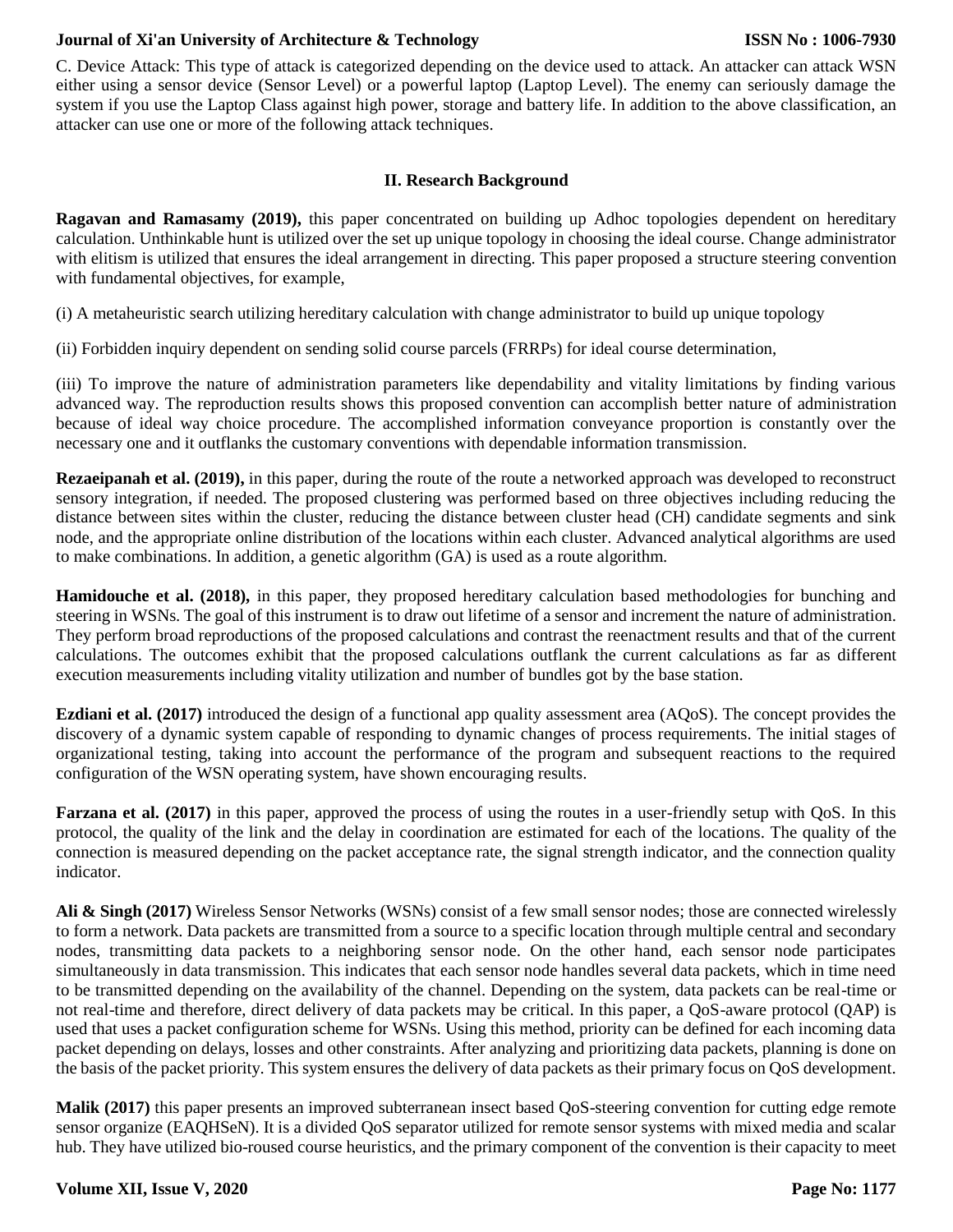the different QoS necessities required by the traffic produced by these locales. Course choice is taken freely to control traffic, scalar traffic and interactive media traffic, therefore expanding system execution and usage. The reproduction results show that the proposed EAQHSeN convention is more productive than the specially appointed on-request separation vector (AODV) convention and the dynamic insect based directing (EEABR) convention. The normal percent improvement in lingering quality is EAQHSeN over EEABR at around 4% which is an indication of life span.

**Rao (2018)** is a preparation method for introducing the proposed SMAC exchange window (Sensor MAC) based on a survey of mid-range behavior that affects intermediate access delays and jitter delays, in view of any given competitive mode. They find excessive delays in the expected intermediate reach reveal the strengths and weaknesses of conventional conflict resolution techniques. In addition, it is found that their delayed tendency for elasticity only results in limited improvements in central access performance because the uniform selection method results in greater jitter penalties and a conflict between reduced chance of collision and inactive listening time. To overcome this problem, and, in addition, a forward-thinking model for the distribution of front-line contours is proposed to minimize the aforementioned friction in the form of a slot design procedure. Lastly, a built-in dynamic variable-response window (SICA) method that includes a delay-ready optimization for conflict resolution, a counter-argument method and a measure for the number of opponents.

**Rachedi and Benslimane (2016)** tended to the effect of the security concern regarding vitality utilization, preparing the network for general traffic control for data in Wireless Sensor Networks (WSNs). They propose another arrangement dependent on multi-target streamlining utilizing hereditary calculation for security, QoS, and vitality effectiveness in WSNs.

#### **III. Formulation of process**

In this section, the performance of each classifier in terms of packet delivery rate [8], completion delays, and comparisons was compared. To better understand comparisons of results, we introduce these processes. Packet Delivery Rate - Displays the total number of print messages received by each subscriber, up to the total number of print messages generated by all the print media of events you subscribe to. The following formula can be calculated:

**PDR** = ((total loss) / total packets)  $*100$ 

**End2End Delay** - The packet delay on the network is the time it takes the packet to reach its destination after leaving the source [9].

**Throughput** –- An entry is a packet number that passes through a channel at a specific time point. This performance metric shows the total number of packets successfully delivered from destination to destination and can be enhanced by an increasing number of people [10].

**Throughput**=total packets/End2EndDelay.

### **IV. Simulation Results**

The performance of each partition in terms of packet delivery, delay, and pass were compared. To better understand comparisons of results, we introduce these processes.

| Proveen New 2000                                                                                                                                    | $-22$                                                                         |
|-----------------------------------------------------------------------------------------------------------------------------------------------------|-------------------------------------------------------------------------------|
|                                                                                                                                                     | Study of Various Attack and Estimated QoS in WSN<br>through Genetic Algorithm |
| Black Duts-Packet Drop<br>Vellow square-Sensor Node<br>Red Square - Defected node<br>Green Circle having tringle -Nodes having<br>the Packet Drop   |                                                                               |
| Comparison<br>Genetic-Modified (Proposed)                                                                                                           |                                                                               |
| <b>Praymen Kumar Rat</b><br>Ph.D. Research Scholar<br><b>School of Engineering Aamp: Technology</b><br>Shri Venkateshwara University, Gairaula , UP | 美術院<br>Inititation 1                                                          |
|                                                                                                                                                     | Initiation 2                                                                  |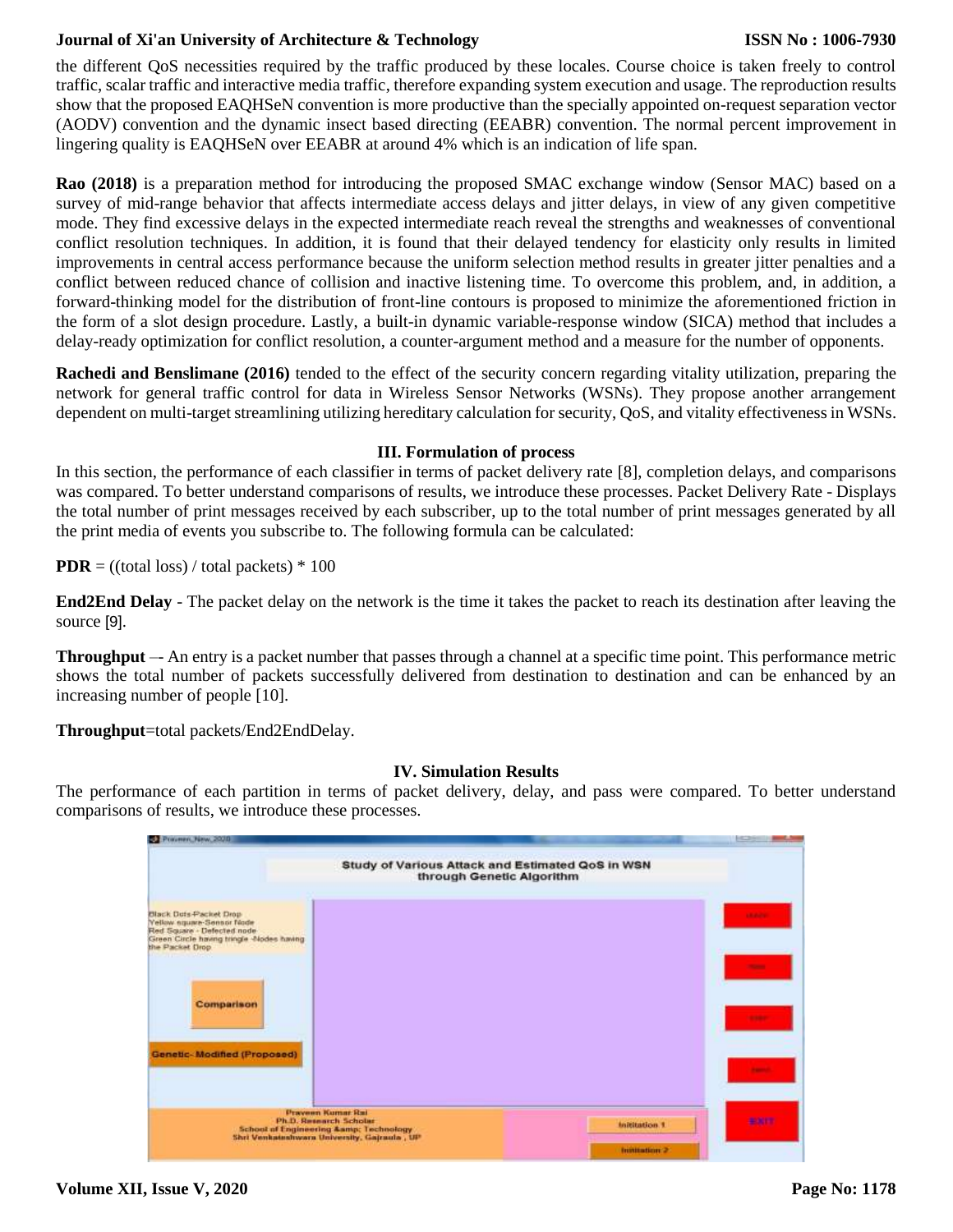#### **Fig 3:** This is basic lay out construct in MATLAB

The above layout constructed in MATLAB 2013. This layout has several button namely LEACH, SEP , Comparison, Genetic etc.,. This provide existing working algorithm as well as proposed for estimation of WSN.



**Fig 4:** A communication started in network.

Further TEEN algorithm has been applied through MATLAB. The portion present the cluster and the circular point is the communication node. Beside the dark node is the local base station call cluster head.



**Fig 5:** TEEN Clustering Protocol

After the end of communication the result has come out as below. The graph has been drawn in average energy and number of round of communication. TEEN is basically threshold sensitive energy-efficient sensor network protocol which used for optimizing use of energy for communication in WSN.



**Fig 6:** Energy vs. Round in WSN (TEEN protocol) –Trail for 5 round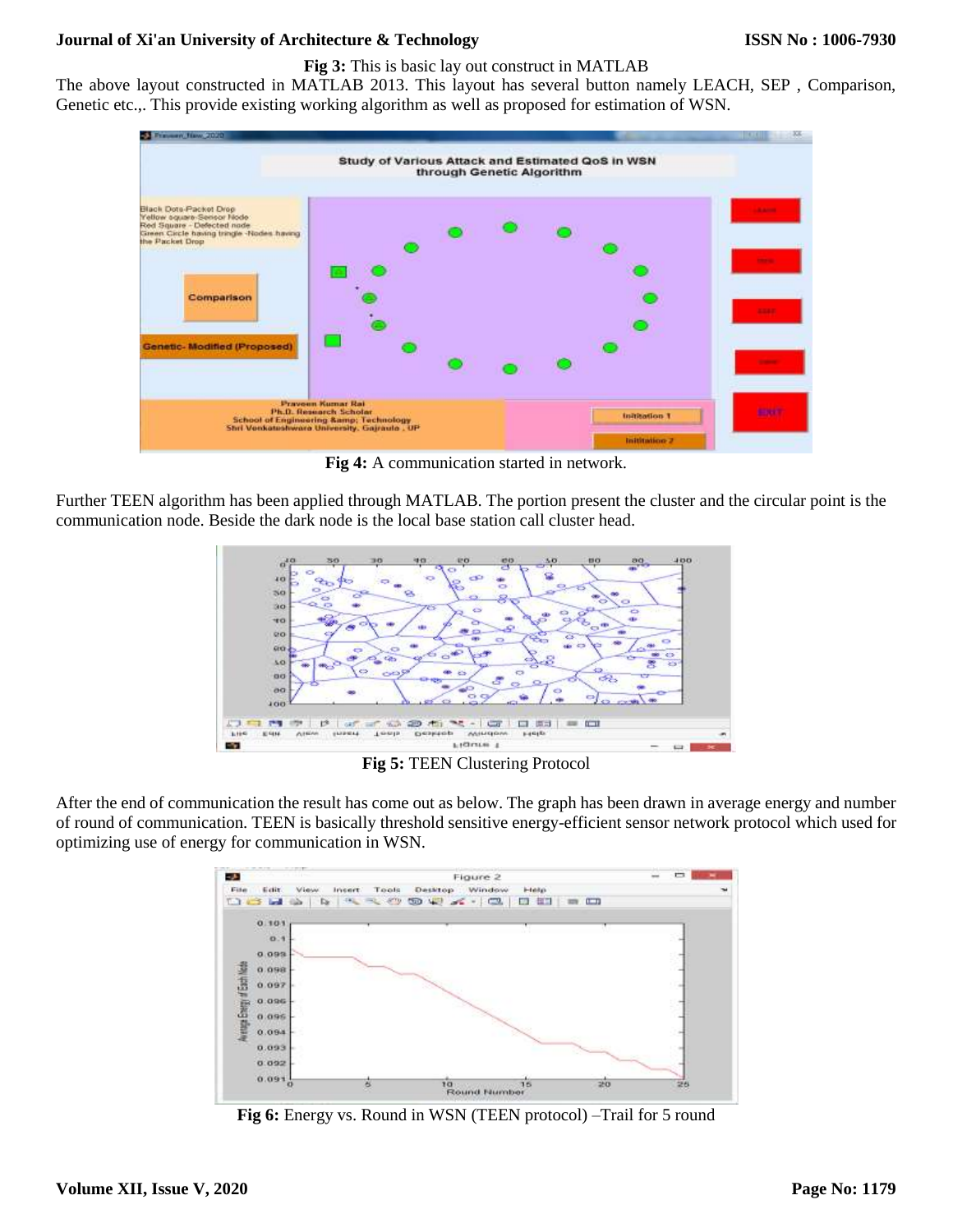The graph has been drawn in average energy and number of round of communication. EAMMH Clustering is basically **clustering** Energy aware multi-hop multi-path hierarchical protocol which used for optimizing use of energy for communication in WSN.



**Fig 7:** EAMMH Clustering

After the end of communication the result has come out as below. The graph has been drawn in average energy and number of round of communication.



**Fig 8:** Round Vs. Avg. Energy (EAMMH Clustering) 100 round trails

Further LEACH algorithm has been applied through MATLAB. The portion present the cluster and the circular point is the communication node. Beside the green node is the simple communication node. Green with dot is cluster head. And plus sign nodes are non-active nodes. After the end of communication the result has come out as below. The graph has been drawn in average energy and number of round of communication.



**Fig 9:** LEACH Protocol based communication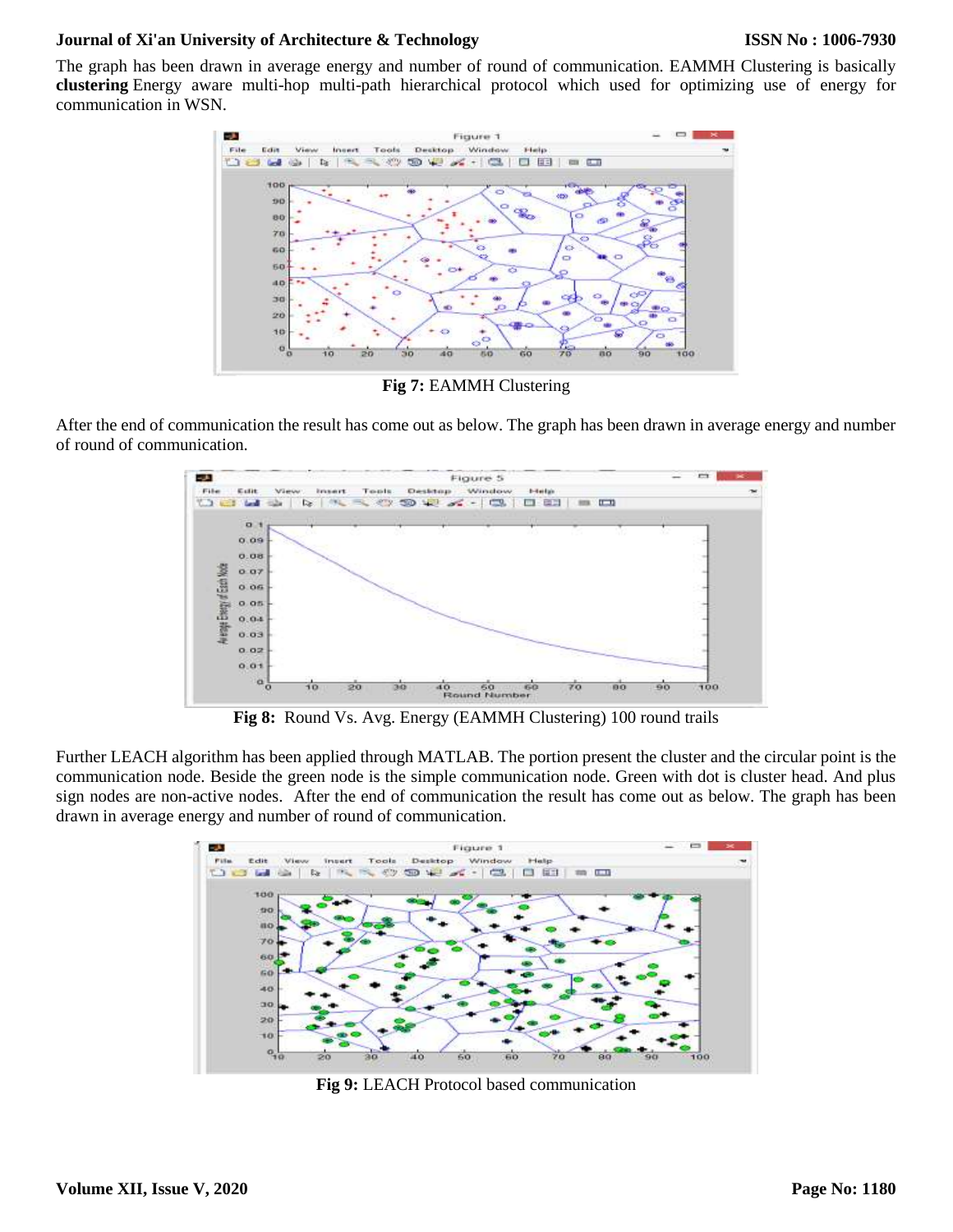

**Fig 10:** Round Number Vs. Average Energy of each Node

Further SEP algorithm has been applied through MATLAB. The portion present the cluster and the circular point is the communication node. Circular nodes are cluster head and simple communication node.



**Fig 11:** SEP Protocol

After the end of SEP communication the result has come out as below. The graph has been drawn in average energy and number of round of communication.



**Fig 12:** Round Number Vs. Average Energy of each Node

Set all the parameters of the proposed function will give a clear result of the basic communication cycle. As this study found a very positive effect on energy conservation time and network lifetime. It is also noteworthy that the drawings obtained from the simulations showed improvements in power consumption parameters and network health; this means excellent WSNs.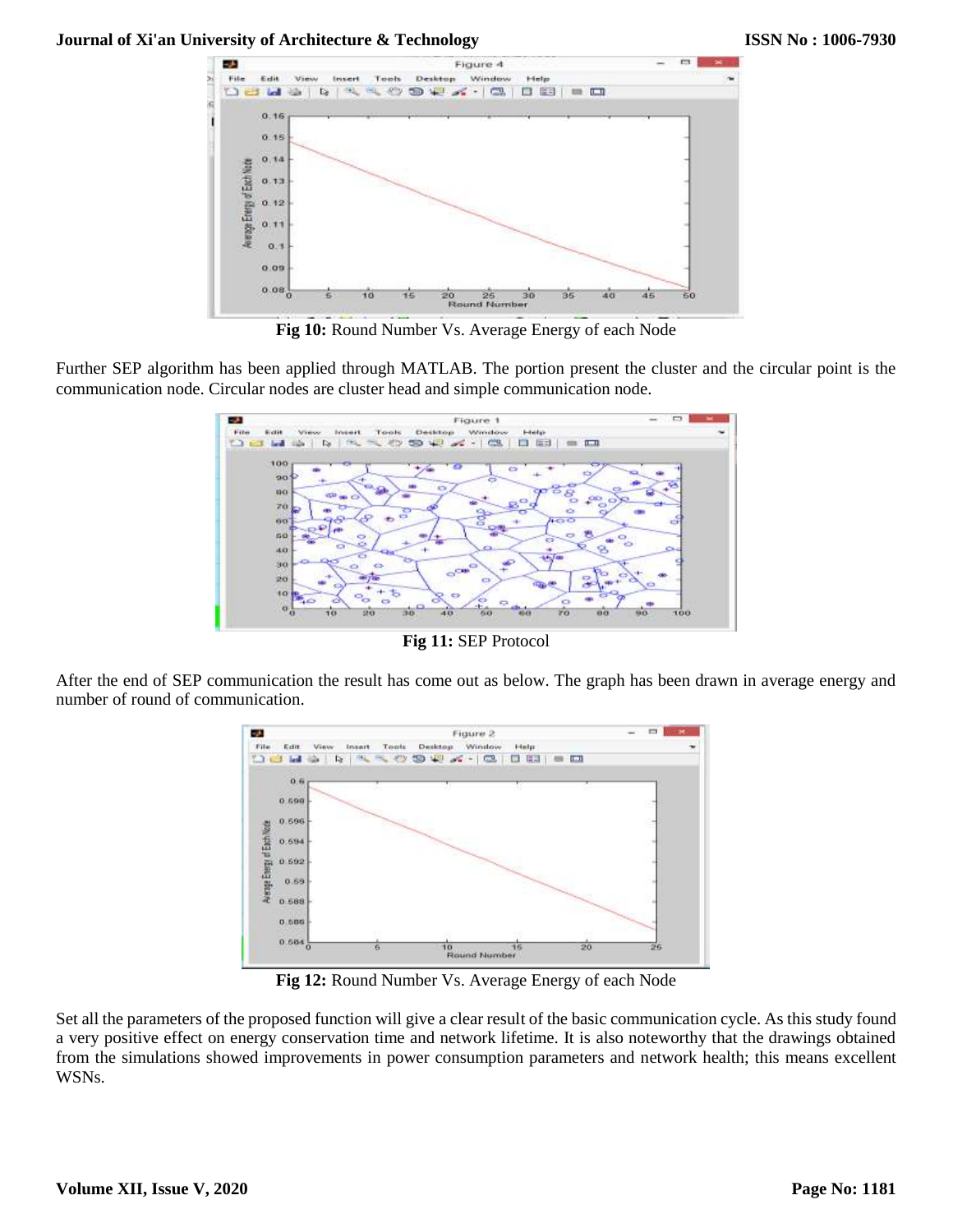# **V. Comparison of earlier and proposed QOS analysis**

| <b>Test Condition</b> | <b>Packet Transmitted</b> | <b>Packet Drop</b> | <b>PDR</b> | <b>E2Edelay</b> | <b>Throughput</b> |
|-----------------------|---------------------------|--------------------|------------|-----------------|-------------------|
| Test 1                | 170                       | 6                  | 99.96      | 0.160           | 1056              |
| Test 2                | 170                       | 9                  | 99.94      | 0.188           | 902               |
| Test 3                | 210                       | 9                  | 99.95      | 0.113           | 1853              |
| Test 4                | 150                       | $\theta$           | 100        | 0.058           | 2547              |
| Test 5                | 170                       | 10.5               | 99.93      | 0.158           | 1069              |
| Test 6                | 200                       | 7.5                | 99.96      | 0.110           | 1810              |
| Test 7                | 210                       | 9                  | 99.95      | 0.110           | 1900              |

**Table 1:** Result come out by Proposed Algorithm

# **Table 2**: Result come out by earlier base algorithm

| <b>Test Condition</b> | <b>Packet Transmitted</b> | <b>Packet Drop</b> | <b>PDR</b> | <b>E2Edelay</b> | <b>Throughput</b> |
|-----------------------|---------------------------|--------------------|------------|-----------------|-------------------|
| Test 1                | 190                       | 24                 | 99.87      | 0.159           | 1194              |
| Test 2                | 200                       | 15                 | 99.92      | 0.112           | 1784              |
| Test 3                | 150                       | 0                  | 100        | 0.057           | 2641              |
| Test 4                | 180                       | 9                  | 99.95      | 0.110           | 1623              |
| Test 5                | 190                       | 30                 | 99.84      | 0.158           | 1195              |
| Test 6                | 190                       | 18                 | 99.90      | 0.161           | 1173              |
| Test 7                | 180                       | 9                  | 99.95      | 0.115           | 1552              |

By comparing the two tables above it is clearly shown that the performance of all the results of the above table is very clear that the latter. This will provide a better WSN test environment for generating real status.



**Fig 13**: Comparison Table (Existed & Enhanced Genetic Algorithm)

As find from above table the throughput come out after the simulation of MATLAB 2013. The proposed algorithm based on genetic placed better result compare with loss of data packets.

# **VI. Conclusion**

Wireless sensor networks (WSNs) have recently attracted much attention due to their use in many domains. Sensors have limited energy sources and in many applications cannot be reconstructed or replaced because of the environment. Finding solutions close to a power problem is still a problem for WSNs. The new era opens with natural-inspired algorithms to solve optimization problems. However, satisfactory service quality (QoS) requirements for different application domains remain a major problem due to high traffic flow, dynamic network conditions, and service problem status. This paper explored the estimation of various algorithm LEACH, EAMMH, SEP etc., for the account of dead node in time domain of communication. An application-based protocol without specific restrictions on its ready use in military, medical, and commercial applications will be subject to our future studies. At the end of the conclusive part of this research of WSN it is found that the enhanced genetic algorithm gives through put better. This gives more efficient for WSN network.